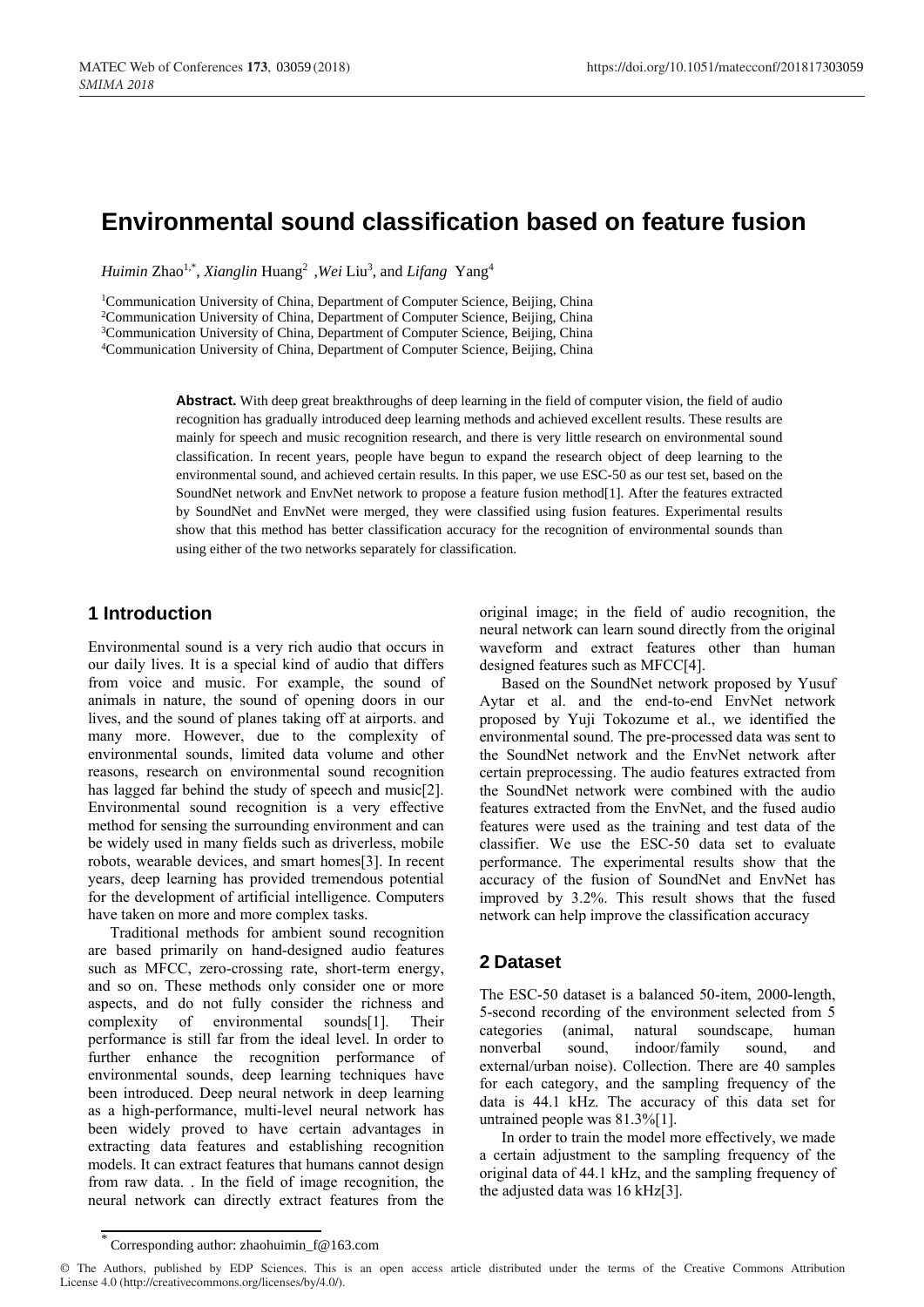#### **2.1 Dataset preprocessing**

Environmental sounds and other audio such as music, speech have many different places. The ambient sound can generally be of three types: single sounds such as a mouse-click, detailed sounds such as Dog's barking, and steady contimuous sounds such as the sound of washing machine or engine. If the audio duration is too short, it will be difficult Distinguish between single sounds and repeated sounds. If the audio duration is too long, the data will contain a lot of redundancy due to the large amount of silence and repetition[3]. According to the experimental results mentioned in Yuji Tokozume's paper , as shown in the following Fig. 1.[3]. the accuracy of the classification of the ambient sound is 1.5 seconds[3], and the ESC-50 dataset is composed of 2000 sounds with a duration of 5 seconds, so we need to use ESC- The environmental sounds in the dataset are pruned. We use the sliding window method to organize the data. Each sliding step of the sliding window is 0.2s[3].



**Fig. 1.** Relationship of raw waveform input length on accuracy.

The windowing operation of the audio raw waveform is equivalent to multiplying the audio raw waveform with the window function, and observing the waveform through the window function, as shown in the following Fig. 2.



**Fig. 2.** Waveform through the function schematic

### **2.2 Window function**

The commonly used window functions are Boxcar windows, Fejer windows, Hanning windows, etc[5]. Each type of window function has its own advantages and disadvantages. We have used four kinds of window functions to compare the performance. These are Boxcar windows, Fejer windows, Hanning windows, and Hamming window.

(1) Rectangle window: Rectangle window belongs to the time variable zero-power window, its time function is:

$$
w(t) = \begin{cases} \frac{1}{T}, 0 \le |t| \le T; \\ 0, |t| > T \end{cases}
$$

Its time and frequency waveform as shown in the following Fig. 3.



**Fig. 3.** Rectangular window waveform and spectrum.

Rectangle window is used most, its advantage is that the main lobe is more concentrated, the disadvantage is that the side lobes are high, and there are negative side lobes, leading to high-frequency interference and energy leakage in the transformation, and even a negative spectrum phenomenon[6].

(2) Triangular window: Triangular window is a square form of the power window, its time function is:

$$
w(t) = \begin{cases} \frac{1}{T} (1 - \frac{|t|}{T}), 0 \le |t| \le T; \\ 0, & |t| > T \end{cases}
$$

Its time and frequency waveform as shown in the following Fig. 4.



**Fig. 4.** Triangular window waveform and spectrum.

(3) Hanning window: Hanning window is also called as a cosine window. Its time function is:

$$
w(t) = \begin{cases} \frac{1}{T} \left( \frac{1}{2} + \frac{1}{2} \cos \frac{\pi t}{T} \right), & 0 \le |t| \le T; \\ 0, & |t| > T \end{cases}
$$

Its time and frequency waveform as shown in the following Fig. 5.



**Fig. 5.** Hanning window waveform and spectrum.

Hanning window can be regarded as the sum of the spectra of the three rectangular windows. The Hanning window and the rectangular window are compared. From the viewpoint of energy leakage, the Hanning window is better than the rectangular window, but the main lobe of the Hanning window is widened, which is equivalent to the analysis bandwidth[7]. Widening, the frequency resolution decreases.

(4) Hamming window: hamming window is also a raised cosine window, which differs only in the weighting factor from the hanning window[8]. The weighting factor of the Hamming window can make the side lobe smaller.

### **2.3 Dataset Reconstruction**

An important feature of the neural network model performance is that the larger the amount of data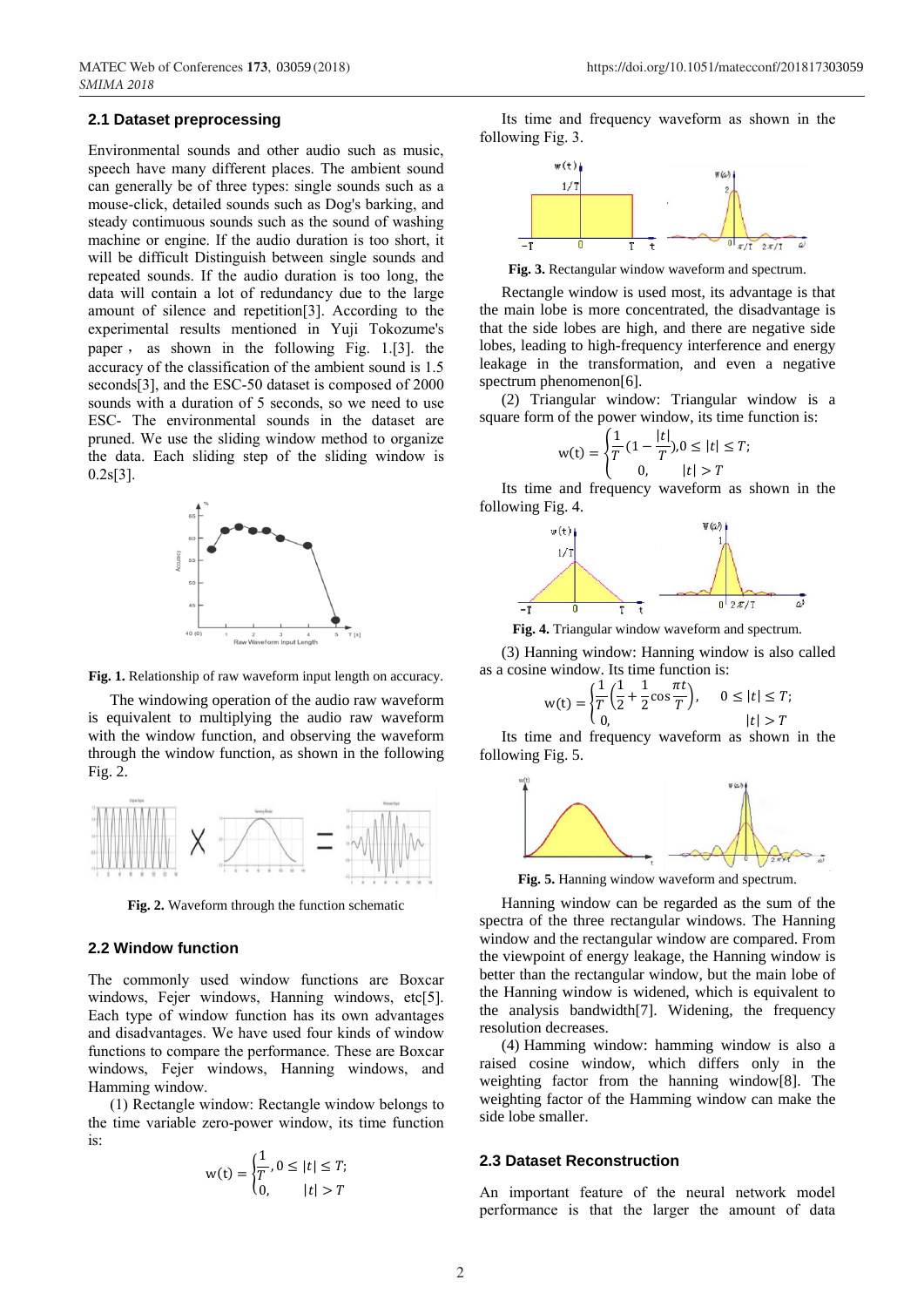involved, the better. The ESC-50 contains a total of 2000 5s audio. We use a window with a length of 1.5s and a sliding step of 0.2s for the original waveform with a duration of 5s. After the function is truncated, the amount of audio data for each class will change from 40 to  $40*[[(5-1.5)/0.2]+1]=760$ ; The audio data volume of all 50 classes will change from 2000 to  $2000$ \*[ $\frac{5}{10}$ ]  $1.5/0.2$ ]+1]=38000 audio data This operation can appropriately expand the amount of data and improve the accuracy of the classification.

Each window function has its own advantages and disadvantages. When using it, multiple sets of experiments are needed to find the best window function for the data. The experimental results in Table 1 show that using the Hanmming window for dataset reconstruction is much better.

**Table 1.** The relationship between different window functions and classification accuracy

| <b>Network</b><br>Window function | SoundNet+EnvNet    |
|-----------------------------------|--------------------|
| boxcar                            | $75.2\% \pm 0.6\%$ |
| Bartlett                          | 74.5% ±0.5%        |
| hanning                           | $75.9\% \pm 0.3\%$ |
| hamming                           | $77.4\% \pm 0.5\%$ |

# **3 Feature extraction and fusion**

Different neural network structures have advantages and disadvantages. Different network structures using the same data set will have different results. We should use the most suitable network structure for feature extraction.

# **3.1 SoundNet**

SoundNet is a student-Teacher training procedure proposed by Yusuf Aytar et al., which transfers discriminative visual knowledge from well established visual recognition models into the sound modality using unlabeled video as a bridge. SoundNet utilizes a large number of unlabelled collections from natural environments. Sound data to learn the natural sound representation, and using the synchronization characteristics between the visual and sound of the video, using the migration learning method to learn acoustic

### **3.2 EnvNet**

EnvNet is an end-to-end neural network for identifying ambient sounds proposed by Yuji Tokozume et al.. EnvNet first maps one-dimensional audio data to twodimensional audio data through a convolutional layer,

representations with 2 million unlabeled videos. SoundNet train deep sound networks by transferring knowledge from established vision networks and large amounts of unlabeled video[2].

The SoundNet network structure is shown in the Fig. 6[2].

For SoundNet networks, it uses discriminative visual knowledge from well established visual recognition models into the sound modality using unlabeled video as a bridge. The advantage of untagged videos is that they can also be made large-scale with limited economic capabilities. Information data. SoundNet uses a large amount of untagged video that contains rich information to migrate discriminating visual knowledge from better visual recognition models to sound forms, greatly improving the accuracy of using only audio knowledge for environmental sound classification. Compared to EnvNet, SoundNet does not take into account the best duration issues for ambient sound classification and audio-specific time domain issues, so SoundNet lacks the characteristics of the time domain.



**Fig. 6.** SoundNet Architecture.

and then treats the mapped two-dimensional audio data as The classification is done like a picture by a convolutional [3].

The EnvNet network structure is shown in the Fig. 7[3].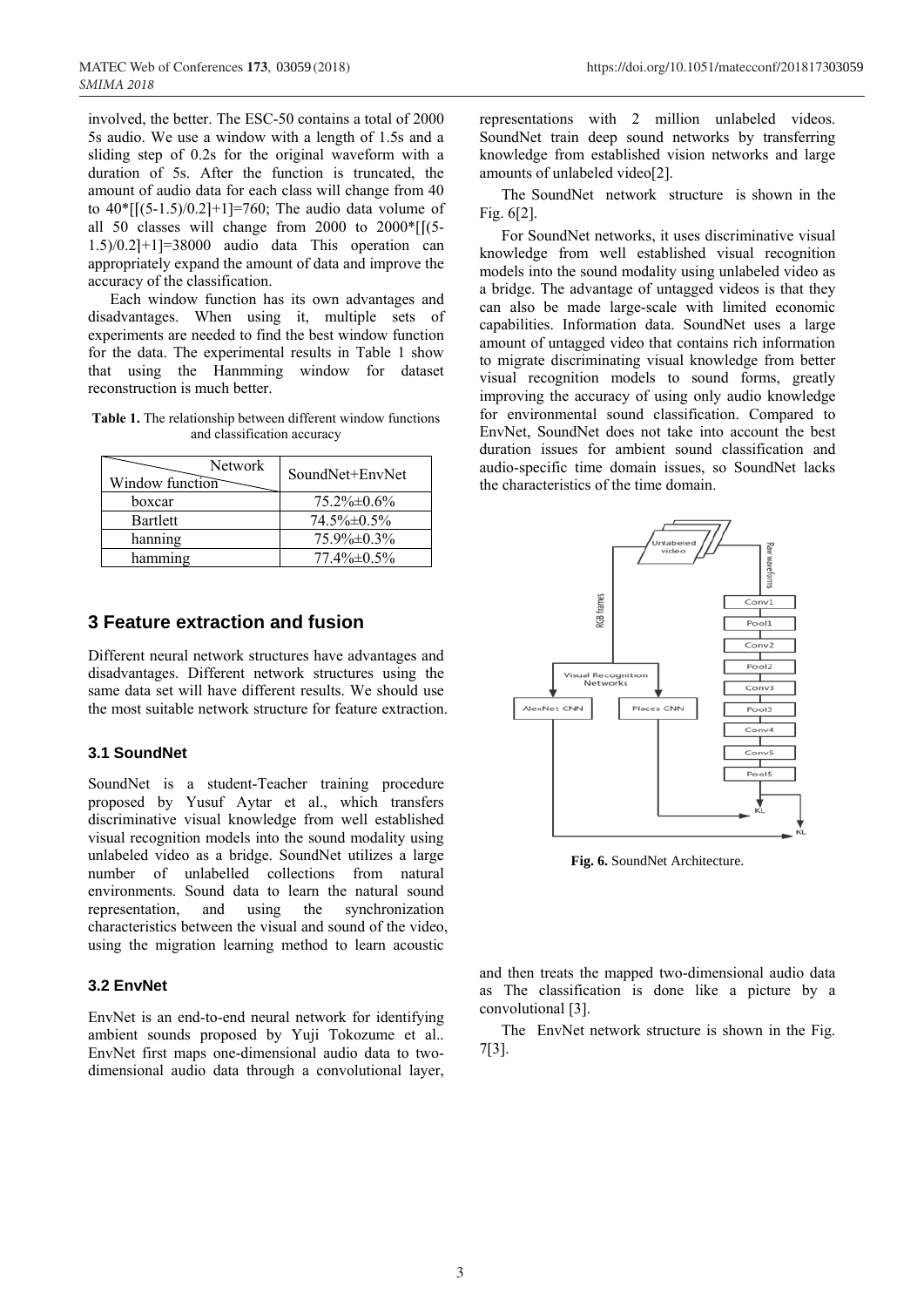

**Fig. 7.** EnvNet Architecture[3].

EnvNet is an end-to-end environmental sound classification system that transforms one-dimensional audio classification into two-dimensional image classification problems. This operation provides us with more ways to solve problems. EnvNet not only explores the optimal duration for ambient sound classification, but also considers the very important time domain issues in the audio classification field. It also proposes the use of convolutional layers with a very small filter size for ambient sound classification. Compared to SoundNet, EnvNet does not use the rich visual knowledge of video models, so there is a slight lack of model performance.

#### **3.3 Feature extraction and fusion**

Considering the advantages and disadvantages of the two networks, we propose a method of feature fusion. We use the SoundNet network model and the EnvNet network model to extract features of the original waveform of the environmental sound, and then fuse the features extracted from the two networks, and then use the fused features to train the classifier. The Soundnet network has two types of network structures, namely, a 5-layer network structure and an 8-layer network structure. The 8-layer network structure adds three-layer convolutional layers to the 5-layer network structure. According to the experimental results mentioned in the Yusuf Aytar paper, we can understand that the 5-layer SoundNet network is more suitable for ESC-50 classification, and AlexNet is a better teacher net work for ESC-50, so we chose AlexNet as the 5th layer of the teacher net[2]. SoundNet network and EnvNet network extract the sound characteristics of the environment. Connect the audio features extracted from the two networks and classify them using SVM. The model was evaluated with a 5-fold crossvalidation scheme.

Multi-network feature fusion Architecture is shown in the Fig. 8.



**Fig. 8.** Multi-network feature fusion Architecture.

### **4 Conclusions**

From the experimental results as shown in table2, it can be concluded that each neural network has its focus on its extracted features. The accuracy of the audio features after the fusion of SoundNet and EnvNet two neural networks is the highest, 3.2% more than the SoundNet network. We analyze that if we take into account the static log-mel feature and delta log-mel feature, we will achieve better performance.

**Table 2.** The relationship between network structure for feature extraction and classification accuracy

| <b>Network</b><br>Dataset | $ESC-50$         |
|---------------------------|------------------|
| SoundNet                  | 74.2%            |
| EnvNet                    | $64\% + 2.4\%$   |
| SoundNet+EnvNet           | $77.4\% + 0.5\%$ |

## **References**

1. Karol J Piczak. 2015, ESC: Dataset for environmental sound classification. in Proc. ACM International Conference on Multimedia, 2015, 9(2):1015-1018.